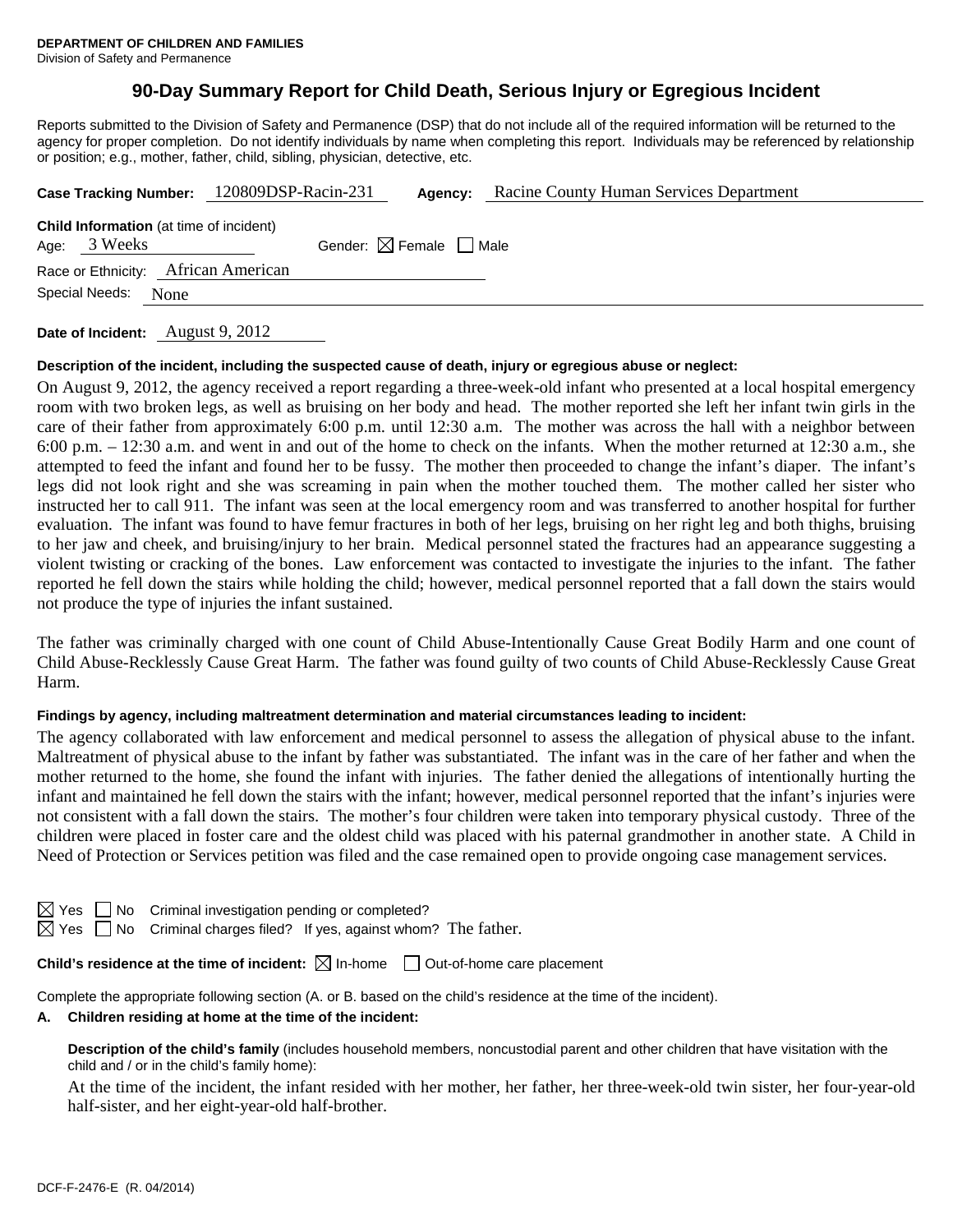**Yes No Statement of Services:** Were services under ch. 48 or ch. 938 being provided to the child, any member of the child's family or alleged maltreater at the time of the incident, including any referrals received by the agency or reports being investigated at time of incident?

#### **If "Yes", briefly describe the type of services, date(s) of last contact between agency and recipient(s) of those services, and the person(s) receiving those services:**

N/A

**Summary of all involvement in services as adults under ch. 48 or ch. 938 by child's parents or alleged maltreater in the previous five years:** (Does not include the current incident.) N/A

**Summary of actions taken by the agency under ch. 48, including any investigation of a report or referrals to services involving the child, any member of the child's family living in this household and the child's parents and alleged maltreater.** (Does not include the current incident.)

(Note: Screened out reports listed in this section may include only the date of the report, screening decision, and if a referral to services occurred at Access. Reports that do not constitute a reasonable suspicion of maltreatment or a reason to believe that the child is threatened with harm are not required to be screened in for an initial assessment, and no further action is required by the agency.)

On November 13, 2010, the agency screened-in a CPS Report alleging neglect to the six-year-old (now eight-year-old). An assessment was completed, neglect was unsubstantiated and the agency closed the case.

On July 21, 2011, the agency screened-in a CPS Report alleging neglect to the three-year-old (now four-year-old). An assessment was completed, neglect was unsubstantiated and the agency closed the case.

**Summary of any investigation involving the child, any member of the child's family and alleged maltreater conducted under ch. 48 and any services provided to the child and child's family since the date of the incident:** 

The agency screened-in and assessed the allegation of physical abuse to the infant. Maltreatment of physical abuse to the infant by the father was substantiated. The children were determined unsafe and placed in out-of-home care. A Child in Need of Protection or Services petition was filed and the case remains open for ongoing case management services.

## **B. Children residing in out-of-home care (OHC) placement at time of incident:**

# **Description of the OHC placement and basis for decision to place child there:**

N/A

# **Description of all other persons residing in the OHC placement home:**

N/A

Licensing history: Including type of license, duration of license, summary of any violations by licensee or an employee of licensee or other actions that constitute a substantial failure to protect and promote the welfare of the child. N/A

## **Summary of any actions taken by agency in response to the incident:** (Check all that apply.)

 $\boxtimes$ 

- Protective plan implemented<br>
Initial assessment conducted<br>
Safety plan implemented<br>
Temporary physical custody of child<br>
Petitioned for court order / CHIPS (child in need of<br>  $\boxtimes$   $\boxtimes$   $\boxtimes$   $\boxtimes$   $\boxtimes$   $\boxtimes$   $\boxtimes$   $\boxtimes$ Initial assessment conducted  $\boxtimes$  Transportation assistance Petitioned for court order / CHIPS (child in need of  $\boxtimes$  Supervised visitation Placement into foster home Case closed by agency
- Ongoing Services case management collaboration on CA/N cases
- Screening of Access report Attempted or successful reunification Safety plan implemented  $\boxtimes$  Collaboration with law enforcement Temporary physical custody of child  $\boxtimes$  Collaboration with medical professionals protection or services)  $\boxtimes$  Case remains open for services Placement with relatives **Initiated efforts to address or enhance community**  $\Box$  Initiated efforts to address or enhance community Other (describe):